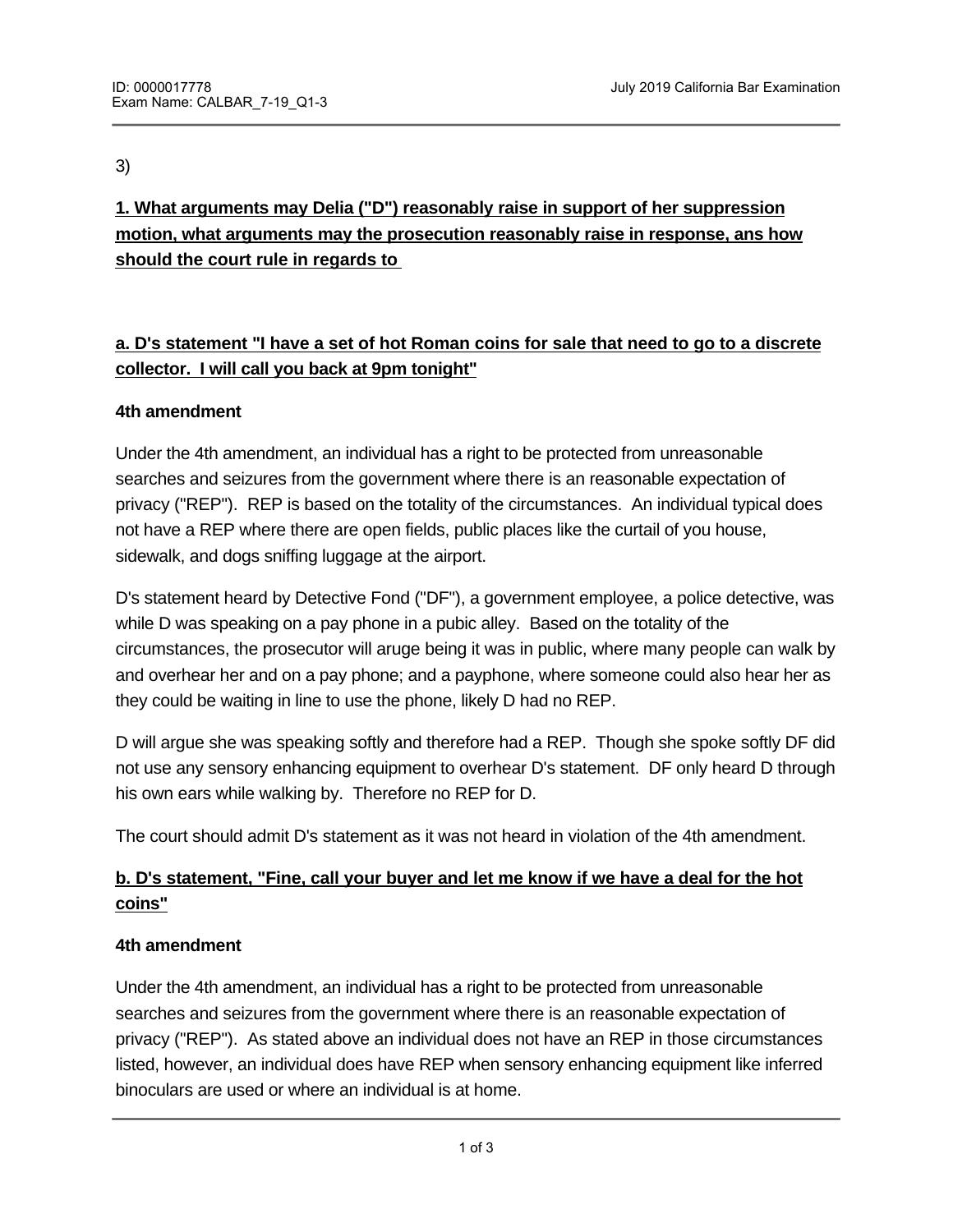D will argue DF used sensory enhancing equipment, a microphone that can hear a distance of 150 feet to overhear her statement, thereby violating her REP and 4th amendment.

Prosecutor will counter that though the microphone did enhance DF's hearing of D's statement, it was one that could be purchased by anyone. DF purchased the Bird song microphone from a pet store, which anyone in the public had access too. Further, the statement was made from the same payphone in the same public alley which anyone who walked by was likely able to hear her statement.

Likely no violation of REP

### **Exclusionary rule**

Evidence obtained in violation of the 4th, 5th, and 6th amendment will be excluded under the fruit of the poisonous tree doctrine.

If the court found D's statement heard by DF while using the microphone was indeed a violation of her REP, as he used enhancing sensory technology, which would be excluded under the exclusionary. The prosecution may still be able to use that evidence under one of the exceptions. Evidence that was obtained in violation of the exclusionary rule can still be admitted if the evidence taint can be purged and evidence had another source to which it could be obtained.

As D was speaking on the same pay phone in the same public alley, had DF walked by he likely would have heard D make the statement thereby making the evidence obtainable through another source or even purging its taint.

D's statemnt will

## **c. The Roman coins**

**2. Is Delia guilty of robbery?**

#### **Warrant**

A valid warrant requires that there be (1) probable cause; (2) signed by an independent magistrate; (3) provides a description of the place where incriminating evidence will be found; and (4) knock and announce by the police before entering.